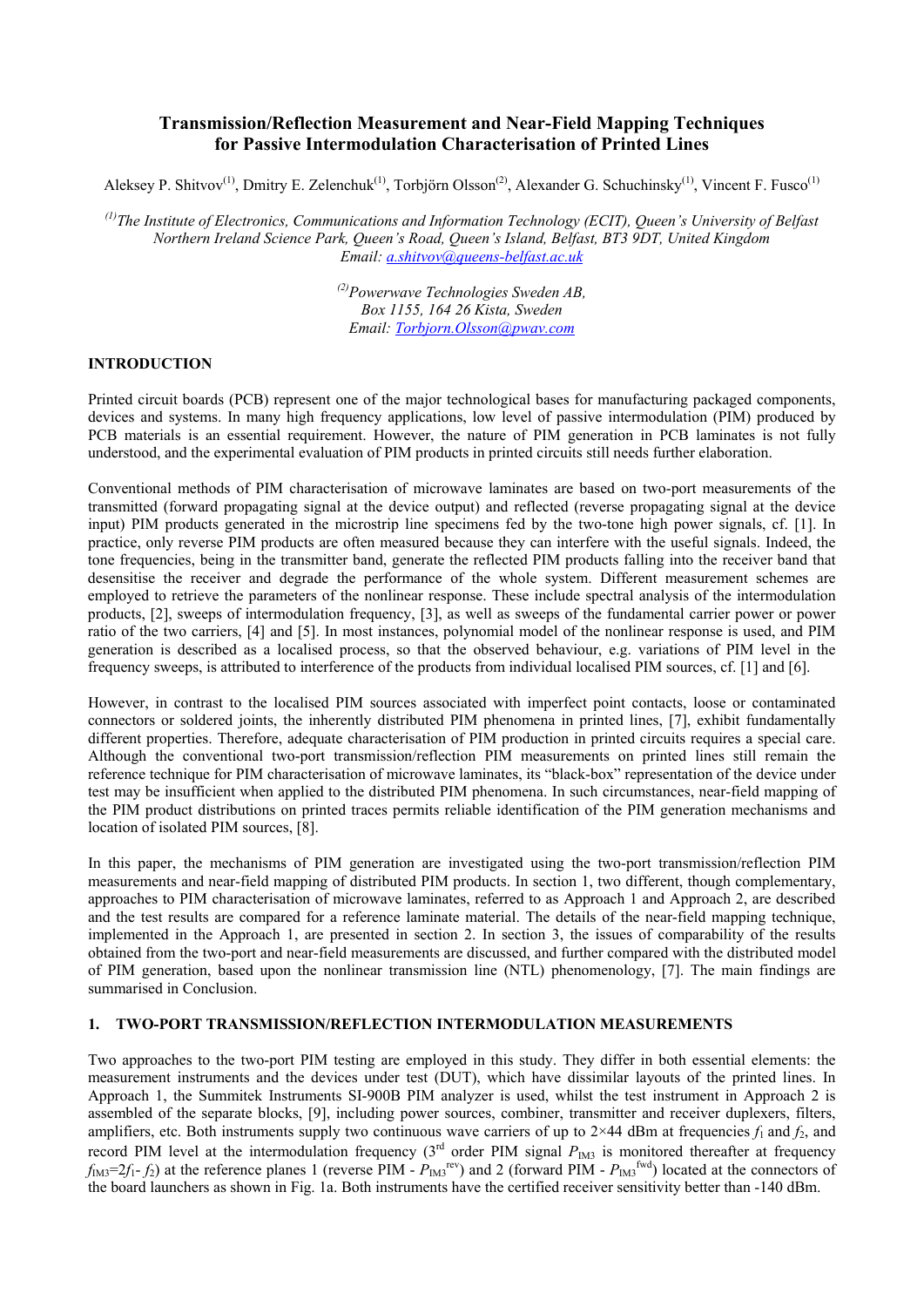

Fig. 1. a) Schematic of the two-port transmission/reflection intermodulation measurements; b) a view of the sample printed board on the test fixture and details of the board launchers: cable launcher (left insert) and DIN 7/16 edge-mount launcher (right insert); c) qualification of the board launchers on the reference microstrip lines (Board 1); and d) PIM characterisation of the cable launchers on the low PIM board (Board 2)

The test setups are usually calibrated by measuring the residual reverse PIM level when a low PIM load is connected to the instrument output port Tx. Alternatively, both reverse and forward residual PIM levels are measured when Tx and Rx ports are connected directly, see e.g. [3] and [10]. However to determine the actual residual PIM level of the whole setup, the contributions of the cables and connectors attached to DUT should be additionally taken into account. Therefore, the residual  $P_{\text{IM3}}$  levels have been determined here by replacing the DUT with a low PIM 7/16 THRU-standard. In the frequency band 910 to 914.8 MHz (GSM900 receiver band) at the input power  $2\times 43$  dBm, the residual *P<sub>IM3</sub>* were measured below -130 dBm (reverse) and -125 dBm (forward). These data have enabled an estimation of the experimental uncertainty, which is obtained by the geometrical summation of the residual PIM signals of the instrument and DUT, cf. [11].

The DUTs tested with both approaches comprise the sections of 50  $\Omega$  printed lines. However, the types of launchers and the conductor layouts employed in these setups are fundamentally different, viz. soldered contacts are used in Approach 1, whilst contactless launchers are adopted in Approach 2 [9]. Most of the microstrip launchers require soldered joints to the signal and ground conductors, e.g. edge-mount DIN 7/16 launchers, [12], vertical cable launchers, [13], or horizontal cable launchers [14]. The first and last arrangements have been used in Approach 1, Fig. 1b. Each pair of the cable launchers in Fig. 1b was made by cutting in half a UT-250C-FORM semi-rigid coaxial cable assembly of length 25 cm and diameter 6.35 mm terminated into two DIN 7/16 flange mount connectors. The original assemblies have been PIM certified for reverse  $P_{\text{IM3}}$  level below -122 dBm at carriers' power 2×43 dBm in GSM900 band. After cutting the cable assembly and stripping its open ends, each half had 2.5 mm long central conductor protruding from the shield. Each stripped end was fitted with a transition unit, which was soldered to the ground conductor of the printed line, while the protruding central conductor was soldered to the signal strip. The transition units were lathed from bulk copper and plated by 5 μm immersion silver. These cable launchers are suitable for the use with both microstrip and coplanar waveguide lines. Also, Spinner DIN 7/16 edge-mount connectors shown in Fig. 1b have been used on the same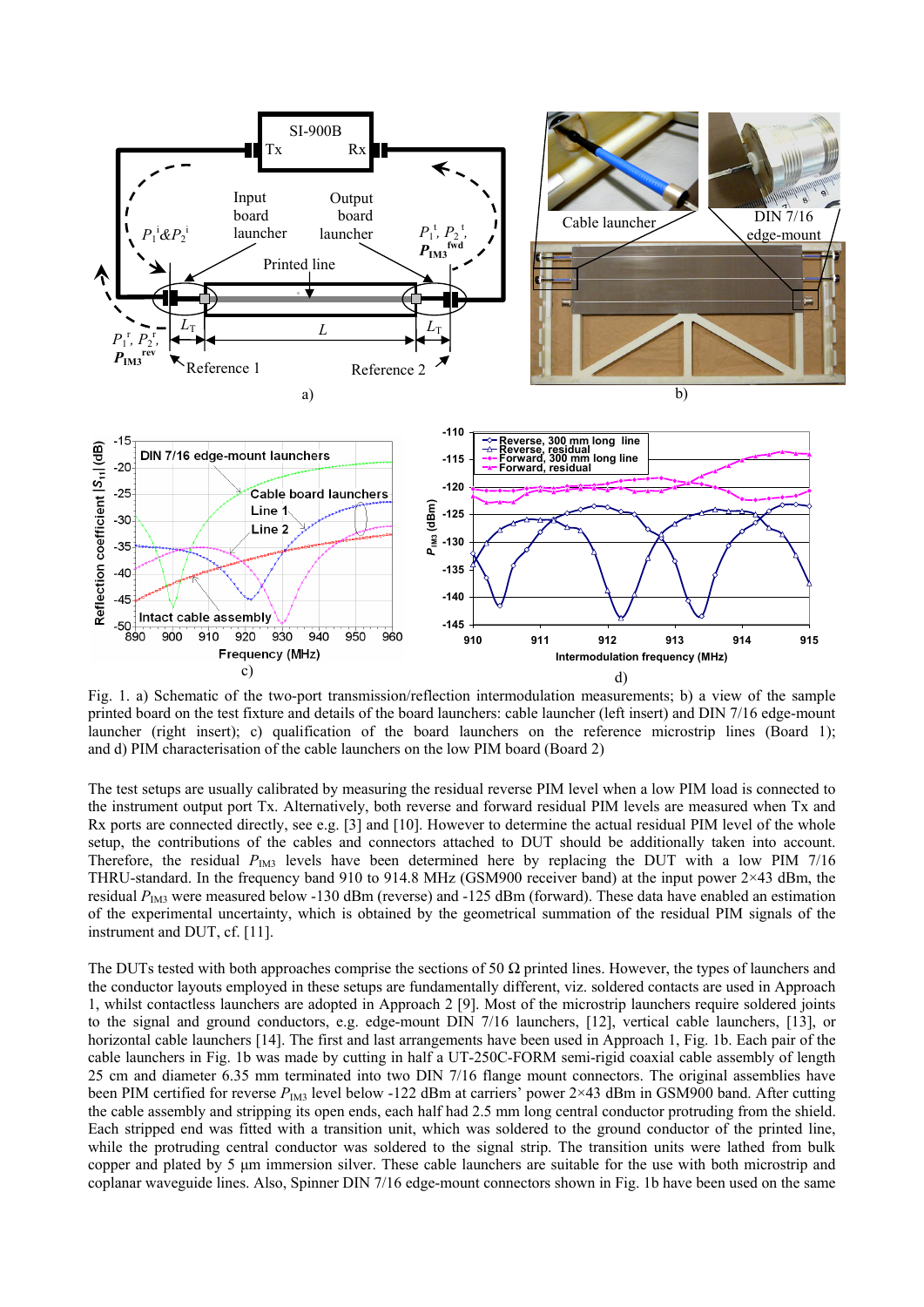board for comparison. In this study, the connectors designed for 1.58 mm thick boards were used with the 0.76 mm thick boards.

The soldered microstrip launchers were tested in GSM900 band by measuring the reflection coefficient  $S<sub>11</sub>$  on a triplet of 914 mm long straight uniform 50 Ω microstrip lines, Fig. 1b. The specimens were fabricated on a single board (Board 1) of Taconic RF-30 laminate of thickness 0.76 mm with low profile 35 μm thick copper cladding coated with 1 μm thick immersion tin. Two lines (Lines 1 and 2) were fitted with the cable launchers, while the third line (Line 3) had the edge-mount connectors. The measurement results in Fig. 1c show that the cable launchers exhibit better matching in the measurement band than the edge-mount connectors. The reverse and forward  $P_{IM3}$  measurements of a short 300 mm long straight uniform microstrip line (Line 4) fitted with two cable launchers were performed in the GSM900 band at carriers' power 2×43 dBm. The line was fabricated on the low PIM Taconic TLX-9 laminate of thickness 1.58 mm (Board 2) with the same conductor cladding as Board 1. Taking into account for  $\sim$ 5 dB drift of the measured  $P_{\text{IM3}}$  levels, results in Fig. 1d demonstrate negligible effect of the cable launchers on the PIM measurements.

The contactless microstrip launchers [9] in Approach 2 employ a broadside coupler shown in Fig. 2. This arrangement involves a special test fixture, as well as the coupler components printed on the board together with the test lines. The fixture consists of two parts made of bare aluminium: a solid milled frame and an upper bolted lid (not shown). Two 7/16 connectors provide external connection of the fixture, and two copper fins are used for coupling to the test board. The unique features of the fixture include vacuum clamping of the test board (through the holes in the bottom plate) and complete electromagnetic shielding when the upper lid is in place. The printed conductor layout comprises the elements of the broadside couplers, designed for -1 dB coupling, integrated with a section of the meandered uniform strip, (Fig. 2c). All conductors are printed on one side of the laminate, while the copper cladding is completely removed from the other side. Thus, the bottom plate of the test fixture acts as a ground conductor of the test board, and reliable tight contact between the test board and the fixture becomes critical for the PIM measurements in this test arrangement. The split tapered couplers in the printed layout were numerically optimized to provide return loss below -20 dB in the GSM900 band and satisfactory performance in portions of 1800-1900 MHz bands for the substrates with relative permittivity of 2.55.

The broadside couplers have been tested with the twin 50  $\Omega$  meandered microstrip lines (Lines 5 and 6) of length 1234 mm, fabricated on a single board (Board 3) of Taconic RF-30 laminate, Fig. 2c. The measured reflection coefficient in Fig. 2d demonstrates that matching in this case is worse than that on the lines 1-3, yet it is still reasonably good for the accurate  $P_{\text{IM3}}$  measurements. PIM characterisation of the couplers, performed with different laminate materials, has shown the lowest measured level of forward  $P_{\text{IM3}}$  to be about -120 dBm, which can be associated with the residual PIM level of the overall test setup including the instrument, feed cables and test fixture.



Fig. 2. Fixture for the contactless microstrip launchers in Approach 2. (a) elements of the broadside coupler in the test fixture; (b) fixture frame; (c) layout of the printed line specimen with integrated elements of the coupler; and (d) measured reflection coefficient.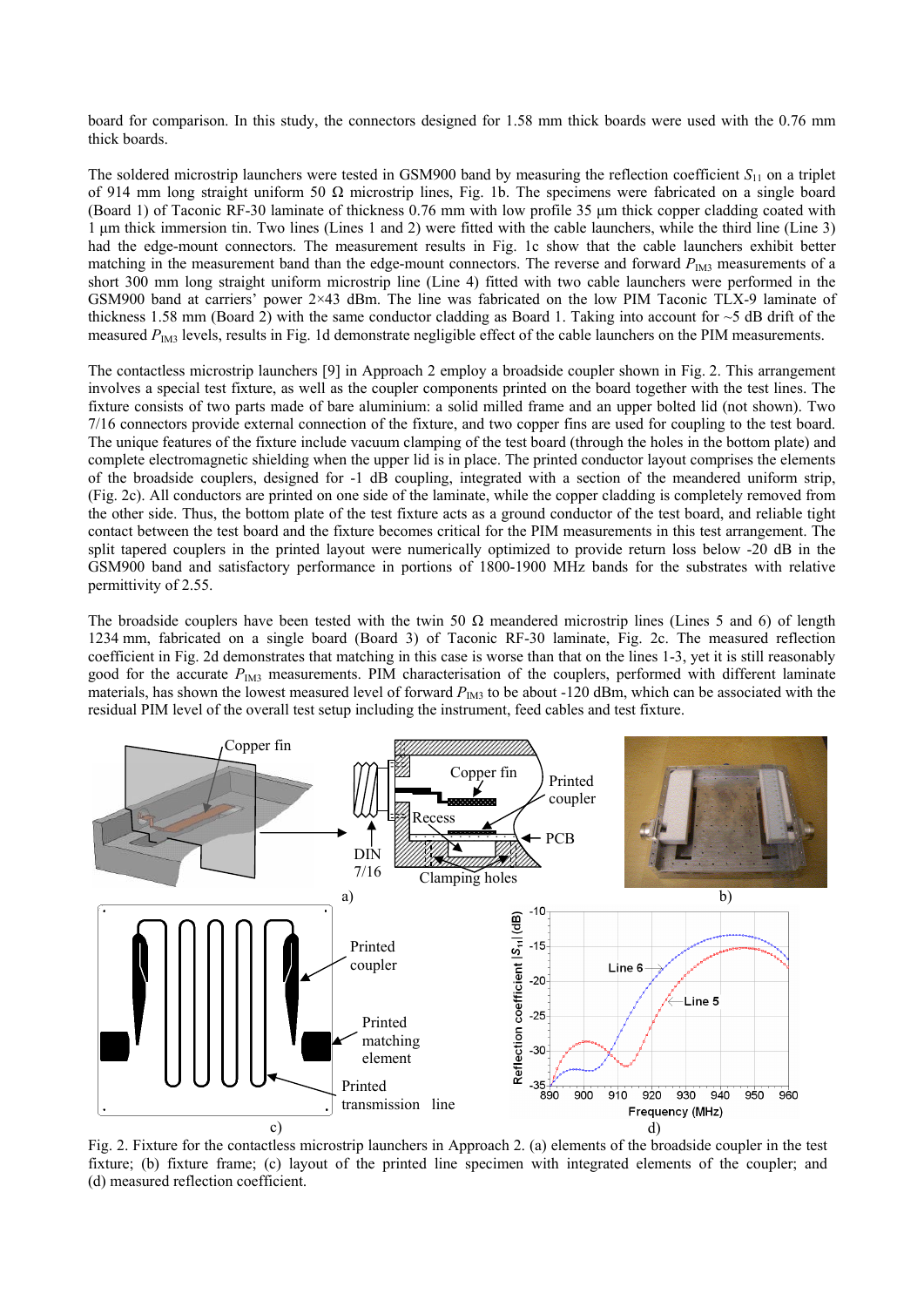

Fig. 3. PIM products measured on Taconic RF-30 laminate using the Approaches 1 (a) and 2 (b).

The results of *P<sub>IM3</sub>* measurements on the Taconic RF-30 laminate (Boards 1 and 3) obtained by using the Approaches 1 and 2 are presented in Fig. 3 for carriers' power  $2\times 43$  dBm and frequencies swept so that the 3<sup>rd</sup> order intermodulation frequency is in the GSM900 band. Cable loads have been used in the reverse PIM measurements. The following conclusions can be inferred from the measurement results:

- Both reverse and forward  $P_{\text{IM3}}$  levels on the line 3 with DIN 7/16 edge-mount connectors are considerably higher than those on the similar lines 1 and 2 with the cable launchers. Besides, in contrast to the lines 1 and 2, reverse *P*<sub>IM3</sub> level on the line 3 is higher than forward *P*<sub>IM3</sub> that suggests strong contribution of the edge-mount connectors to the measured PIM response, [15]. Therefore, matching of the test samples is a prerequisite for the adequate PIM characterisation, cf. [16]. Thus, the low reflection launchers should be used for PIM characterisation of PCB materials, and the scattering parameters of the test specimens should be monitored to assure high quality matching.
- PIM products measured on the two identical lines 1 and 2 with the cable launchers of same type differ for about 5 dB. The higher level of the PIM products on line 2 has been consistently observed for several different cable launchers. Such variations of  $P_{\text{IM3}}$  level occurred within the same test procedure (Approach 1) despite all care was taken to fabricate the identical specimens, which were concurrently manufactured on the same board and fitted with similar launchers. These results suggest that even minor dissimilarity of the printed traces arising in the course of the board fabrication and processing can considerably affect PIM performance of the printed circuits. To alleviate this problem and assess measurement uncertainty, a few replicas of the specimens should be tested in a series of reconnections.
- $P_{\text{IM3}}$  levels on the lines 5 and 6 are higher than those on the lines 1 and 2. Whilst it still requires further investigation, such a discrepancy may result from the dissimilarity of the ground planes, different length of the strips and different printed layouts, as well as hail from the different production batches and time between fabrication and measurement of the lines used in Approach 1 (lines 1 and 2) and Approach 2 (lines 5 and 6).
- Discrepancy in *P<sub>IM3</sub>* levels on lines 5 and 6 has been attributed to minor dissimilarities in the printed lines and the broadside directional couplers. Besides, significant dependence of the discrepancy with time after etching (ageing) and on storage conditions has been observed.

Comparison of the measurement results obtained for the same laminates by the independent Approaches 1 and 2 has demonstrated that PIM characterisation of PCB is highly sensitive to matching of the test specimens and the type of launchers used. Therefore, for consistent evaluation of PIM performance of PCB materials it is advisable to make comparative measurements within a single technique. It is also noteworthy that the possibility of swift DUT replacement in Approach 2 offers apparent advantages for the comparative production testing of the materials. Despite all the constraints and shortcomings, the two-port reflection/transmission PIM measurements still remains the only technique which provides sufficient sensitivity for evaluation of low PIM laminates. Alternatively, near-field mapping of PIM product distributions on printed lines can be used to gain insight into the mechanisms of PIM generation as described in the next section.

## **2. NEAR-FIELD MAPPING OF INTERMODULATION PRODUCTS**

The schematic of the near-field probing setup based on the SI-900B PIM analyzer is shown in Fig. 4a. In contrast to the two-port measurements, the DUT output is now terminated in the low PIM matched load, while the input of the PIM analyzer is connected to the *E*-field probe. A 112 m long SUCOFORM-141-CU-FEP cable load provides residual reverse  $P_{\text{IM3}}$  level below -130 dBm at carriers' power  $2\times 43$  dBm in the GSM900 band. The capacitive *E*-field probe is shown in Fig. 4b. It is made of 6.35 mm diameter semi-rigid coaxial cable with the tip formed by the inner conductor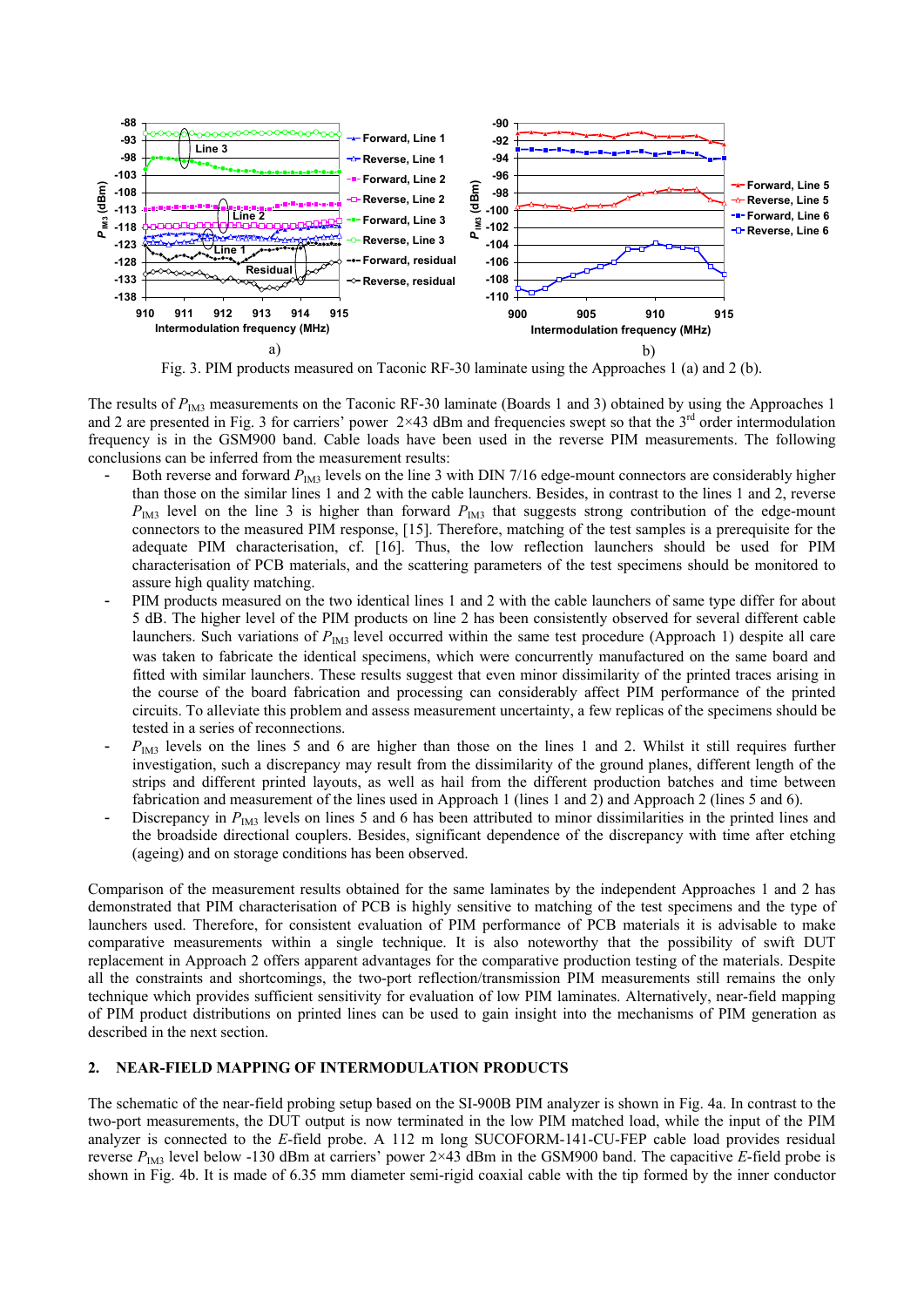protruding from the shield for 6 mm. The probe is oriented normally to the surface and picks up predominantly vertical component of the electric field *Ez*. To ensure the constant spacing of 0.7 mm between the probe tip and the board surface the probe tip is encapsulated into a polyethylene sleeve of length 6.7 mm cut from the insulating spacer of coaxial cable RG58/U. Length of the probe tip and spacing has been chosen, by cut and try method, to provide sufficient sensitivity at minimum perturbation to the measured field.

The probe, pressed against the board surface, may alter the actual PIM product distribution by causing:

- a localised discontinuity, which may affect the field pattern on the test line this effect is essentially linear and therefore can be characterised by the linear scattering parameters, cf. [17];
- a localised PIM source, because the probe is exposed to the high-power carriers.

These effects have been assessed through the near-field probing of the 915 mm long straight uniform 50  $\Omega$  microstrip line, Line 7, fabricated on the Taconic TLG-30 substrate of thickness 0.76 mm, with copper cladding and finished with 1 μm thick immersion tin (similar to RF-30 laminate above). The cable launchers have been employed to feed the printed line. The probe was first characterised in the linear regime by *S*-parameters measured versus the probe position along the reference line (the VNA is used in place of the PIM analyser in the test setup shown in Fig. 4a).

The probe coupling to line specimens have been evaluated in the following three arrangements:

- i. Vertical *E*-probe 1 with 6 mm tip covered by 6.7 mm long sleeve made of the cable insulating spacer (wall thickness 1.2 mm) as described above. This probe is used further in section 3.
- ii. Vertical *E*-probe 2 with 6 mm tip covered by 6.7 mm long tubular pen refill (wall thickness 0.6 mm).
- iii. Horizontal *E*-probe without cover; the tip is elevated for 2.5 mm above the substrate surface.



Fig. 4. (a) Schematic of the PIM near-field probing setup; (b) characterisation of the vertical *E*-probe 1 in the linear regime at the  $3<sup>rd</sup>$  order PIM frequency of 910 MHz; (c) near-field mappings of PIM product distributions along the microstrip line of width 1.9 mm obtained with the three different probe arrangements; d) measured cross-sectional distributions of PIM level  $P_{\text{probe}}$ , linear probe coupling  $S_{31}$  and simulated vertical electric field  $E_z$  at height 0.7 mm above the strip on the microstrip line of width 7.44 mm.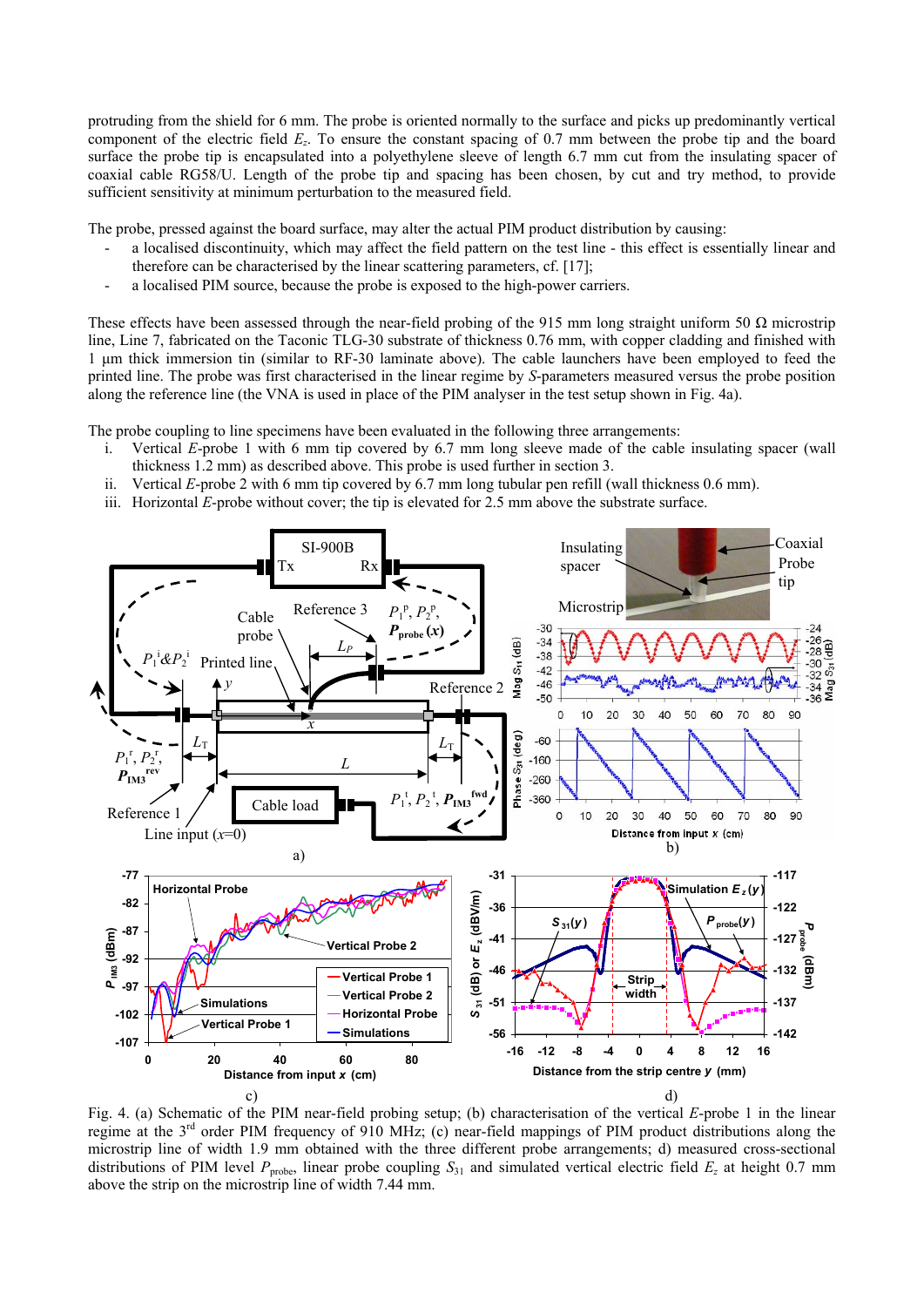To avoid ambiguity in the probe positioning, the vertical probes were positioned along the strip centre line, while tip of the horizontal probe was placed across the strip. Since the probe coupling varied from one arrangement to another, it was characterised for each probe configuration by the linear transmission magnitude  $S_{31}$ . Measurement results for the vertical probe 1 located at the centre of the printed trace shown in Fig. 4b demonstrate low return loss  $(S_{11} < 30 \text{ dB})$ , nearly constant weak coupling  $(S_{31} < 32$  dB) and linear phase variation (Phase  $S_{31}$ ) along the line. Small deviations of  $S_{31}$ , less than  $\pm 1.5$  dB, from the mean value as the probe moves along the trace are attributed mainly to uncertainty of the probe positioning and small mismatch of the line terminals. Therefore, the mean value of  $S_{31}$  measured along the centre of microstrip trace has been adopted as a representative quantity of the probe coupling to microstrip line, viz.  $P_{\text{cn}}$  =  $S_{31}$ . These results also suggest that the probe inflicts only minor perturbation of the near-field distribution of the carriers guided by the printed microstrip line.

In the nonlinear regime, impact of the probe has been assessed by comparison of the PIM distributions along the reference line. For the three probe arrangements (i)-(iii) above,  $P_{\text{cpl}}$  measured at frequency of 910 MHz are -33.2 dB, -33.1 dB and -39.6 dB, respectively. Then the actual level of  $P_{IM3}(x)$  at point *x* referenced to the line input, Fig. 4a, can be de-embedded from the near-field probing as follows:  $P_{\text{IM3}}(x)=P_{\text{probe}}(x)-P_{\text{cpl}}$ , where  $P_{\text{probe}}(x)$  is the probe reading at distance *x* from the line input. The PIM distributions along the microstrip Line 7 acquired with the three probe arrangements (i)-(iii) are shown in Fig. 4c. All the plots exhibit good agreement of the mapped  $P_{IM3}$  distributions, albeit a minor offset can be observed between the results for the vertical probes 1 and 2. This offset is associated with different interconnecting cables used in these two measurements and thus provided slightly dissimilar matching conditions at the reference planes 1 and 2. Nevertheless, such a good correlation of the  $P_{IM3}$  distributions testifies weak effect of the probe on the measured field and provides the evidence of the linear probe response. Negligible contribution of the probe itself to the measured PIM products becomes even more apparent from the comparison of the  $P_{\text{IM3}}^{\text{fwd}}$ =-80.1 dBm measured in the two-port transmission test with the results of the near-field probing at the strip end  $P_{\text{IM3}}(x=L)$ =-78.9 dBm. A small discrepancy between the values of  $P_{\text{IM3}}^{\text{fwd}}$  and  $P_{\text{IM3}}(x=L)$  is attributed to the fact that the respective readings are taken at different reference planes.

To assess resolution and sensitivity of the near-field probing setup, PIM product distributions have been mapped across a microstrip line of width 7.44 mm fabricated on the Taconic TLG-30 laminate of thickness 0.76 mm (the collar-shaped strip of width 7.44 mm and length 515 mm was matched to 50  $\Omega$  feeder microstrip lines of width 1.9 mm using tapered transformers). The results of the near-filed mapping of the  $3<sup>rd</sup>$  order intermodulation products at frequency 910 MHz and carriers' power  $2\times44$  dBm are shown Fig. 4d in comparison with the linear near-filed mapping of the transmission magnitude *S*31 at 910 MHz and simulated pattern of the vertical component of electric field at the height of the probe tip. All distributions have the similar bell shape with maximum at the strip centre but the dips of the mapped distributions are slightly offset from the theoretical ones. The latter discrepancy can be attributed to the contribution of horizontal components of electric field and the effect of the tip length and diameter, [18]. Nevertheless, these observations demonstrate that the chosen probe geometry provides good spatial resolution suitable for mapping PIM product distributions in complex layouts of printed circuits.

It is necessary to note that while the near-field probing allows direct observation of PIM products, its applicability is restricted by sensitivity of the PIM analyser. The requirement of the weakly coupled probe effectively raises the limits of the  $P_{\text{IM3}}$  measurements by nearly 30 dB, as compared to the two-port measurements using the same instruments.

#### **3. CORRELATION BETWEEN TWO-PORT AND NEAR-FIELD CHARACTERISATION TECHNIQUES**

PIM products are generated at each point of the printed line and are guided in both forward and reverse directions. On the matched lines, the quantities  $P_{\text{IM3}}^{\text{fwd}}$  and  $P_{\text{IM3}}^{\text{rev}}$  represent magnitudes of the forward and reverse travelling PIM signals, which are measured separately at the DUT terminals when using the two-port setup (Approaches 1 and 2). In contrast,  $P_{\text{probe}}(x)$  obtained by the near-field probing represents the magnitude of the total field at point *x* which is a superposition of the PIM products travelling in opposite directions.

In order to illustrate the features of these characteristics, the results of the two-port measurements (Approach 1) of  $P_{\text{IM}3}^{\text{fwd}}$  on microstrip lines of the length varied from 10 to 195.5 cm and near-field mapping on the 195.5 cm long line are superimposed in Fig. 5. The samples of the uniform 50  $\Omega$  microstrip lines were fabricated on the Taconic TLG-30 laminate, and the tests were performed at carriers' power 2×44 dBm and intermodulation frequency  $f_{\text{IM3}}$ =910 MHz  $(f_1=935 \text{ MHz and } f_2=960 \text{ MHz}$ ). Results of the two-port measurement in dBm have been averaged over a series of 3 reconnections of each microstrip line.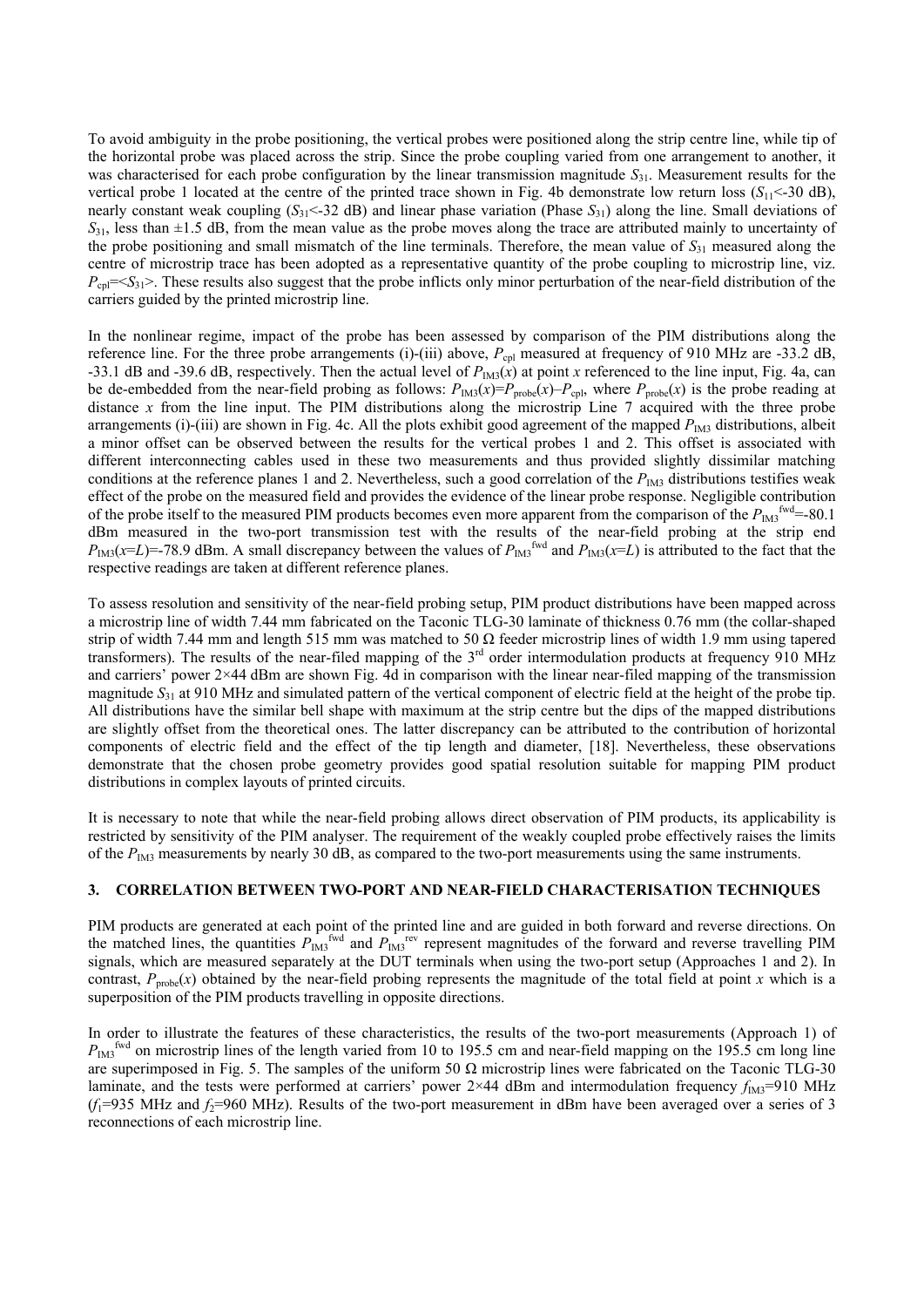

Fig. 5. Comparison of  $P_{\text{IM3}}^{\text{fwd}}$  level on the microstrip lines of several lengths measured with the aid of Approach 1 against  $P_{IM3}(x)$  distribution along the line mapped with the near-field probing.

It is important to note that the level of  $P_{IM3}$ <sup>fwd</sup> on the 195.5 cm long line is close to the corresponding normalised reading of the probe, where a small discrepancy is associated with the offset of the reference planes. The near-field distribution of PIM products shows noticeable regular ripples, while the results of the two-port measurements exhibit monotonic growth of  $P_{\text{IM}3}^{\text{fwd}}$  level with the line length. These observations are in good agreement with the simulations based on the nonlinear transmission line model of distributed nonlinearity in printed lines, [7]. The phenomenological parameters of the model, such as the nonlinear resistance per unit length and port reflection coefficient, have been fitted to the experimental data of Fig. 4c. The rationale behind the use of the phenomenological parameters fitted to the results in Fig. 4c for the simulations in Fig. 5 is to verify the model and prove that the extracted parameters are representative of a given laminate and are applicable to simulation of the intermodulation response of different planar structures manufactured of this specific material. It needs to mention here that the port reflections intensify and displace the ripples on the near-field distributions, [19], and also distort the cumulative curve of the output forward PIM products. Fig. 5 provides conclusive evidence of the distributed nature of the nonlinearity of the measured printed line samples, as the cumulative intensification is inherent to the travelling wave harmonic generation in a nonlinear medium [7], [20].

#### **4. CONCLUSION**

Two-port reflection/transmission measurements and near-field mapping of PIM products in printed transmission lines have been applied to characterisation of PIM performance of PCB laminates. The two-port measurement setups based upon two different test fixtures with contactless and soldered cable launchers have exhibited noticeably different absolute level of PIM products in the same laminate material. Nonetheless the measurement results remain consistent within each setup, and the same qualitative behaviour of PIM products is observed in both setups. Therefore, for reliable characterisation of PIM performance of PCB materials, it is necessary to carry out comparative measurements of the printed lines using the same test setup. It was observed in the two-port measurements that even minor dissimilarity of the printed line specimens can cause significant variations of the PIM level and thus affect measurement uncertainty. This suggests that the statistical approach should be used to determine representative PIM characteristics of each laminate material with reference to the specific layout of printed conductors. In this respect the contactless launching has proved to be more advantageous technique for the production testing of PCB materials.

Near-field probing of PIM product distributions on printed lines has been used to gain insight into the mechanisms of PIM generation in printed lines. The presented mappings of PIM products are consistent with the two-port measurements and clearly show the cumulative growth of PIM level with the line length. The results of near-field probing have explicitly demonstrated that mismatch of the printed lines inflicts variations in the PIM level along the microstrip lines (ripples on plots in Fig. 5).

### **ACKNOWLEDGEMENTS**

This work is supported by the UK Engineering and Physical Science Research Council under the grant EP/C00065X/1. Authors are grateful to Taconic Advanced Dielectric Division Ltd, Trackwise Designs Ltd, PCTEL Inc, and Castle Microwave Ltd for their help in sample manufacturing and providing test facilities. Special thanks go to Mr J. Francey for his continuous support and to Mr N. Carroll for his help with the measurements. Authors also wish to acknowledge the advice provided by Dr D. Linton and Dr O. Malyuskin of Queen's University of Belfast over the period of the work.